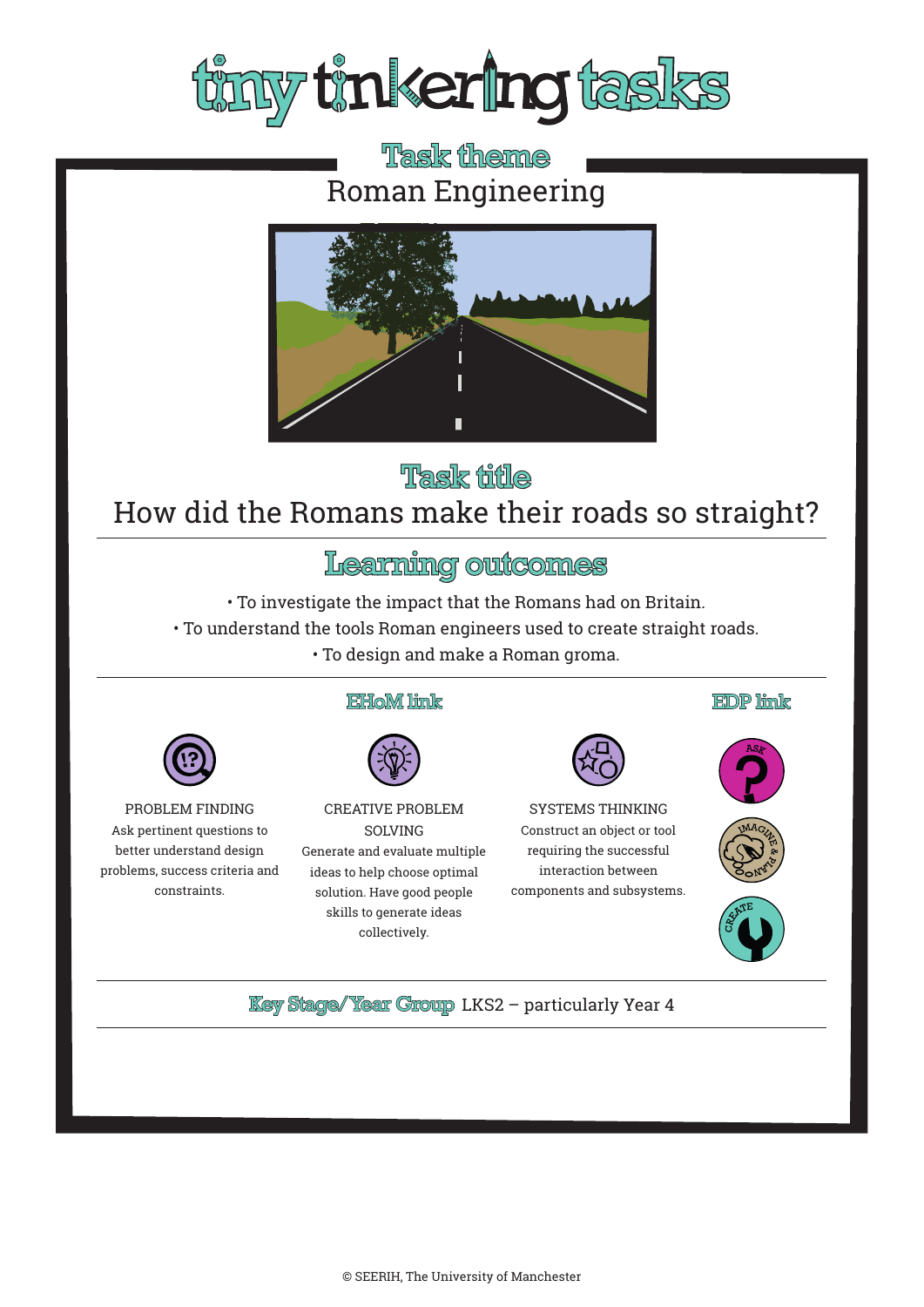### **Resources required**

It is suggested that children work in pairs and make one groma between them. However, if resources are an issue then it is perfectly possible to work in larger groups.

For each groma you will need the following equipment:

• A dowel rod 60cm – 1m in length

- An A4 piece of grey board, thick cardboard, or 4 large wooden craft sticks
- Glue either PVA or glue gun
- Paper fasteners
- String
- Objects to add weight: paperclips, Blu Tack, washers etc.

Other equipment

• Heavy duty one-hole punch – to be used by the teacher

https://www.amazon.co.uk/gp/product/B07NQFSKP6/ref=ppx\_yo\_dt\_b\_asin\_title\_o05\_s00?ie=UTF8&psc=1

• Sketch books

• Extra poles for testing – you could potentially use metre rulers for this.

## **How to mun the task**

- 1. Engage the children by asking them what feats of engineering the Romans were famous for. Collect ideas on Post-It notes or on a whiteboard and display suggestions. Ideas the children may come up with are bridges, baths, underfloor heating and aqueducts. This task is focused specifically on road networks, so support them if they do not volunteer this idea themselves. Guide them in the right direction by clarifying that by engineering you mean things that the Romans built whilst they were in Britain.
- 2. Stimulate their thinking by showing a map of the Roman roads in Britain: https://simple.wikipedia.org/wiki/Roman\_ roads\_in\_Britain#/media/File:Roman\_Roads\_in\_Britannia.svg and use questioning and some discussion to elicit what they already know about Roman roads. This may vary greatly.
- 3. If you think it useful you could set a pre-task before the lesson as homework so that the children explore the topic by carrying out some secondary source research.

There are plenty of useful sites on the Internet to use as reference material - http://www.primaryhomeworkhelp. co.uk/romans/roads.htm

http://www.photographers-resource.co.uk/A\_heritage/Roman/Roman%20roads.htm

Another idea is to give the children atlases and ask them to find the roads using the following table:

#### **Mapping Roman Roads**

| Exeter to Lincoln<br>Chichester to London |
|-------------------------------------------|
| York to Scotland                          |
| London to York (via Lincoln)              |
| St Albans to Cirencester                  |
| Richborough to Wroxeter                   |
|                                           |

- 4. Explain that the challenge is to make their own version of an instrument that Roman surveyors used to help keep their roads straight – a wooden cross with weights hanging from it, known as a 'groma'. There is a BBC explanation of gromas and how they work by Adam Hart Davis at: http://www.bbc.co.uk/history/ancient/romans/tech\_01.shtml#two
- 5. Using the resources suggested above, task the children to design and sketch their own groma. Note they should be paying particular attention to how the different elements join together and how they will weigh down their pieces of string. Encourage the children to think-pair and share their ideas.